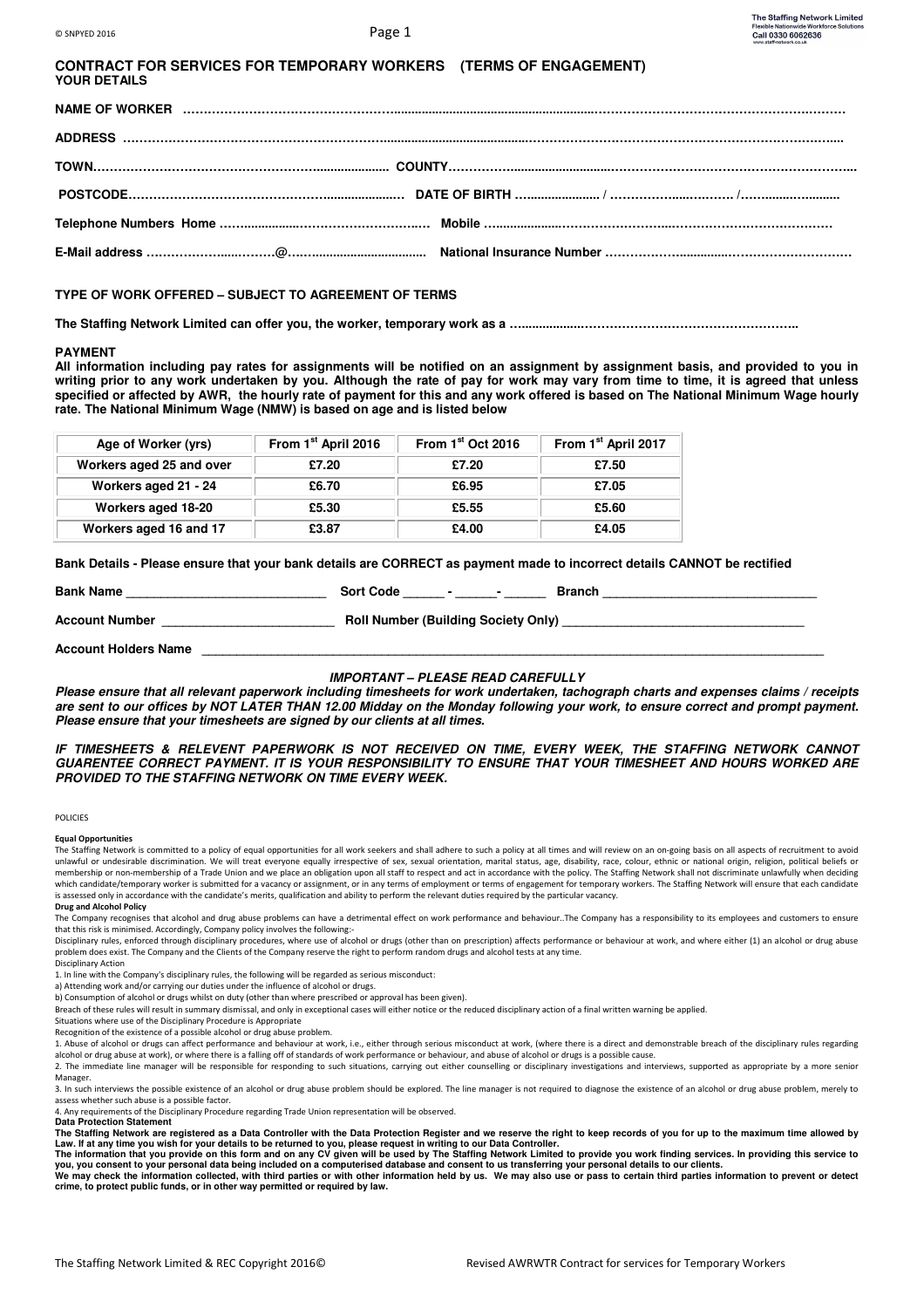# **Candidate Declaration**

**I hereby confirm that the information given is true and correct. I consent to my personal data and CV being forwarded to clients. I consent to references being passed onto potential employers.** 

**If, during the course of a temporary assignment, the Client wishes to employ me direct, I acknowledge that The Staffing Network will be entitled either to charge the client an introduction/transfer fee, or to agree an extension of the hiring period with the Client (after which I may be employed by the Client without further charge being applicable to the Client).** 

| Date                                                                                                                                                                                                                                                                                                                                                                                                                                                                                                                                                                                                                                                                                                              |
|-------------------------------------------------------------------------------------------------------------------------------------------------------------------------------------------------------------------------------------------------------------------------------------------------------------------------------------------------------------------------------------------------------------------------------------------------------------------------------------------------------------------------------------------------------------------------------------------------------------------------------------------------------------------------------------------------------------------|
| <b>Criminal Convictions</b>                                                                                                                                                                                                                                                                                                                                                                                                                                                                                                                                                                                                                                                                                       |
| Do you have any unspent* criminal convictions? YES_____ NO_____                                                                                                                                                                                                                                                                                                                                                                                                                                                                                                                                                                                                                                                   |
|                                                                                                                                                                                                                                                                                                                                                                                                                                                                                                                                                                                                                                                                                                                   |
| *Certain types of employment and professions are exempt from the Rehabilitation of Offenders Act 1974 and in those cases particularly where the<br>employment is sought in relation to positions involving working with children or vulnerable adults, details for all criminal convictions must be given.<br>The information given will be treated in the strictest of confidence and only taken into account where, in the reasonable opinion of The Staffing<br>Network, the offence is relevant to the post to which you are applying. Failure to declare a conviction may require us to exclude you from our<br>register or terminate an assignment if the offence is not declared but later comes to light. |
| Do you hold a current Criminal Records Bureau (DBS) Check ? YES ________ NO ______                                                                                                                                                                                                                                                                                                                                                                                                                                                                                                                                                                                                                                |
| If the answer to the above question is "Yes" please provide the document to the consultant interviewing you.                                                                                                                                                                                                                                                                                                                                                                                                                                                                                                                                                                                                      |
| Permission to work in the UK                                                                                                                                                                                                                                                                                                                                                                                                                                                                                                                                                                                                                                                                                      |
| Do you have immigration permission to work in the UK? YES__________ NO                                                                                                                                                                                                                                                                                                                                                                                                                                                                                                                                                                                                                                            |
| In line with Home Office guidance on the prevention of illegal working we will need to verify and take a copy of your original ID<br>documentation as evidence of your right to work in the UK if you are to be engaged by The Staffing Network for temporary work                                                                                                                                                                                                                                                                                                                                                                                                                                                |
| Health and Disability<br>The following questions on health and disability are asked in order to find out your needs in terms of reasonable adjustments to access our<br>recruitment service and to find out your needs in order to perform the job or position sought.                                                                                                                                                                                                                                                                                                                                                                                                                                            |
| Do you have any health issues or a disability relevant to the position or role you seek? YES NO                                                                                                                                                                                                                                                                                                                                                                                                                                                                                                                                                                                                                   |
|                                                                                                                                                                                                                                                                                                                                                                                                                                                                                                                                                                                                                                                                                                                   |
| If you have a disability, what are your needs in terms of reasonable adjustments to enable you to perform the role sought?                                                                                                                                                                                                                                                                                                                                                                                                                                                                                                                                                                                        |
| Please                                                                                                                                                                                                                                                                                                                                                                                                                                                                                                                                                                                                                                                                                                            |
| If you have a disability, what are your needs in terms of reasonable adjustments in order to access this recruitment service and to<br>attend interview, or to take aptitude tests etc?                                                                                                                                                                                                                                                                                                                                                                                                                                                                                                                           |
|                                                                                                                                                                                                                                                                                                                                                                                                                                                                                                                                                                                                                                                                                                                   |
| Give details of professional, trade, business or civic activities and office held (including any professional qualifications).                                                                                                                                                                                                                                                                                                                                                                                                                                                                                                                                                                                    |
|                                                                                                                                                                                                                                                                                                                                                                                                                                                                                                                                                                                                                                                                                                                   |
| Describe any specialised training, skills, or experience which you believe are relevant to the job you are applying for:                                                                                                                                                                                                                                                                                                                                                                                                                                                                                                                                                                                          |

**Copies of all relevant Qualifications and Licences must be supplied**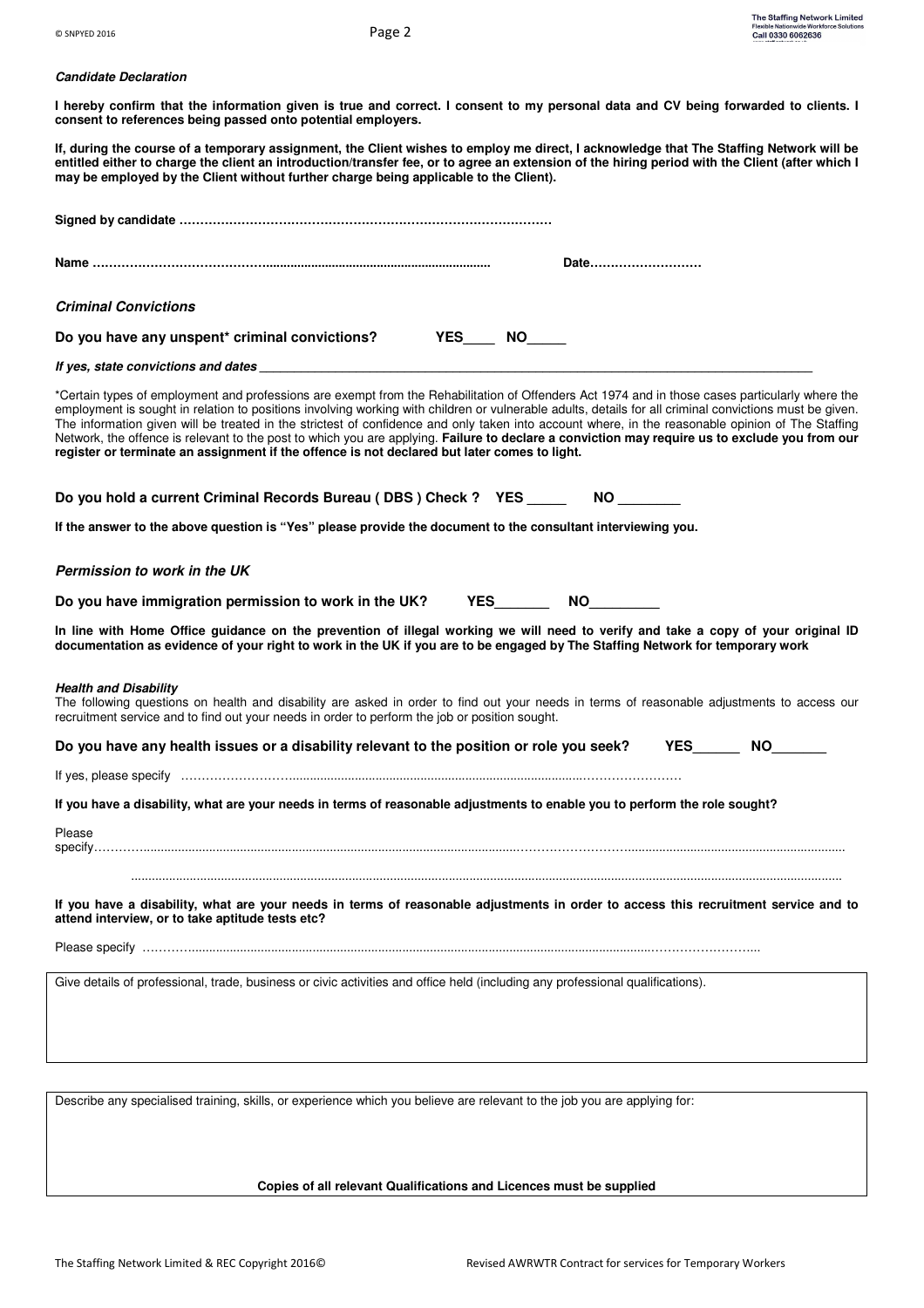# **EDUCATION AND TRAINING**

| Name & location of education establishment | Course of Study/qualifications | Date:<br>From | Date:<br>To | Qualifications earned (results) |
|--------------------------------------------|--------------------------------|---------------|-------------|---------------------------------|
|                                            |                                |               |             |                                 |
|                                            |                                |               |             |                                 |
|                                            |                                |               |             |                                 |

# **EMPLOYMENT HISTORY**

Please give an accurate, complete full-time and part-time employment record. Attach additional sheet if necessary.

|                                                                                                                                                                                                                                | Dates employed: From: ____________ To: ___________                                                                                                                                                                             |  |
|--------------------------------------------------------------------------------------------------------------------------------------------------------------------------------------------------------------------------------|--------------------------------------------------------------------------------------------------------------------------------------------------------------------------------------------------------------------------------|--|
|                                                                                                                                                                                                                                |                                                                                                                                                                                                                                |  |
|                                                                                                                                                                                                                                |                                                                                                                                                                                                                                |  |
|                                                                                                                                                                                                                                |                                                                                                                                                                                                                                |  |
|                                                                                                                                                                                                                                |                                                                                                                                                                                                                                |  |
|                                                                                                                                                                                                                                |                                                                                                                                                                                                                                |  |
|                                                                                                                                                                                                                                |                                                                                                                                                                                                                                |  |
| City: the contract of the contract of the contract of the contract of the contract of the contract of the contract of the contract of the contract of the contract of the contract of the contract of the contract of the cont | County: Post code:                                                                                                                                                                                                             |  |
| Name of supervisor: Name of supervisor:                                                                                                                                                                                        | Dates employed: From: To: To:                                                                                                                                                                                                  |  |
|                                                                                                                                                                                                                                | State job titles and describe job duties: State of the state of the state of the state of the state of the state of the state of the state of the state of the state of the state of the state of the state of the state of th |  |
| Salary: Salary:                                                                                                                                                                                                                |                                                                                                                                                                                                                                |  |
|                                                                                                                                                                                                                                | Reason for leaving: the contract of the contract of the contract of the contract of the contract of the contract of the contract of the contract of the contract of the contract of the contract of the contract of the contra |  |
|                                                                                                                                                                                                                                |                                                                                                                                                                                                                                |  |
|                                                                                                                                                                                                                                |                                                                                                                                                                                                                                |  |
|                                                                                                                                                                                                                                |                                                                                                                                                                                                                                |  |
|                                                                                                                                                                                                                                |                                                                                                                                                                                                                                |  |
|                                                                                                                                                                                                                                | Dates employed: From: To: To:                                                                                                                                                                                                  |  |
|                                                                                                                                                                                                                                |                                                                                                                                                                                                                                |  |
| Salary: Salary:                                                                                                                                                                                                                |                                                                                                                                                                                                                                |  |
| Reason for leaving:                                                                                                                                                                                                            |                                                                                                                                                                                                                                |  |
|                                                                                                                                                                                                                                |                                                                                                                                                                                                                                |  |
|                                                                                                                                                                                                                                |                                                                                                                                                                                                                                |  |
|                                                                                                                                                                                                                                |                                                                                                                                                                                                                                |  |
|                                                                                                                                                                                                                                |                                                                                                                                                                                                                                |  |
|                                                                                                                                                                                                                                | Dates employed: From: To: To:                                                                                                                                                                                                  |  |
|                                                                                                                                                                                                                                |                                                                                                                                                                                                                                |  |
|                                                                                                                                                                                                                                |                                                                                                                                                                                                                                |  |
|                                                                                                                                                                                                                                |                                                                                                                                                                                                                                |  |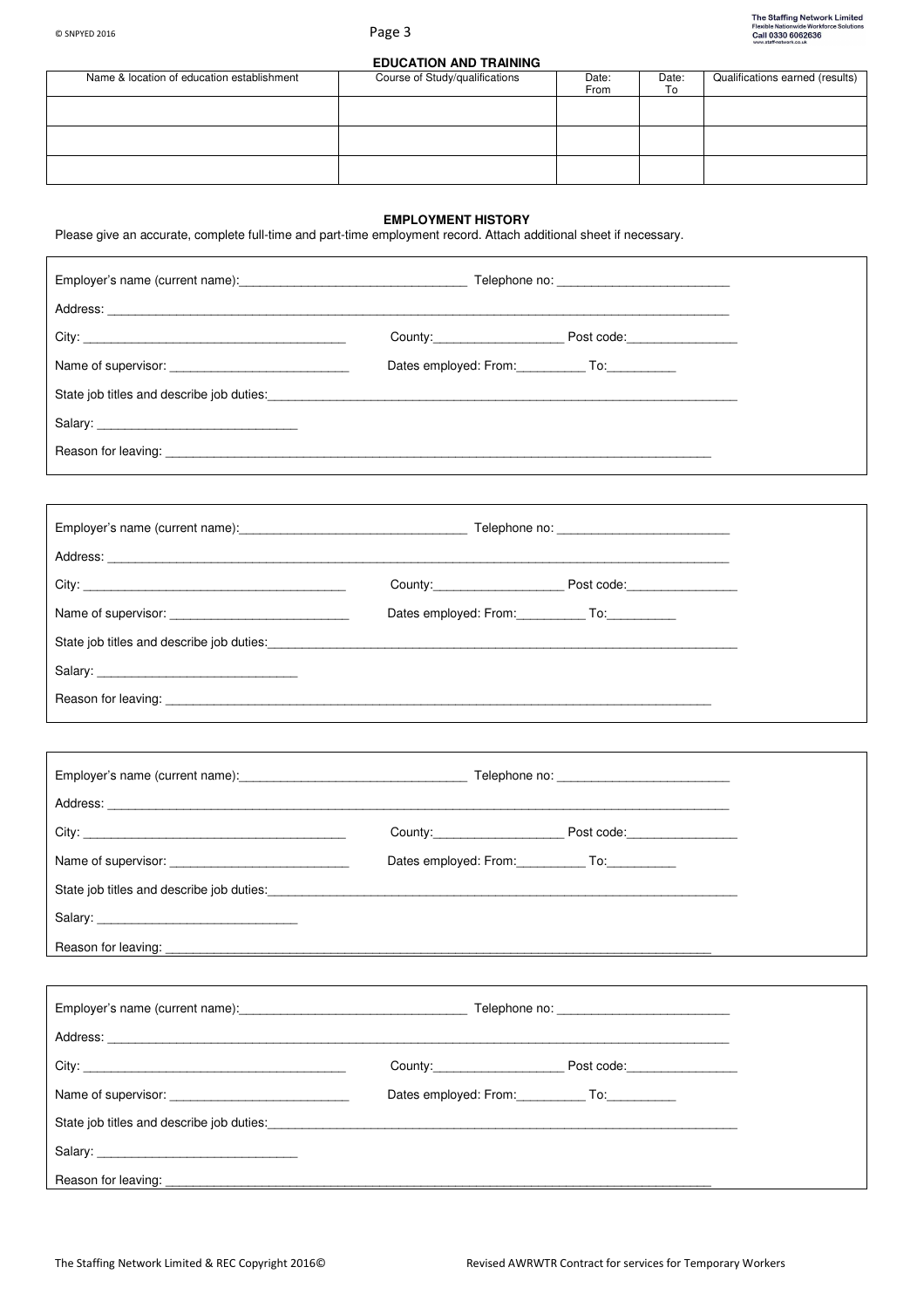# **PROFESSIONAL BUSINESS REFERENCES - We will need to contact any ex- employers for a reference of your work unless specified**

| Name, address and position                                           | Employer                                                                                                                                                                                                                                                                                                                                                              | Telephone                                                                                                                  |
|----------------------------------------------------------------------|-----------------------------------------------------------------------------------------------------------------------------------------------------------------------------------------------------------------------------------------------------------------------------------------------------------------------------------------------------------------------|----------------------------------------------------------------------------------------------------------------------------|
|                                                                      |                                                                                                                                                                                                                                                                                                                                                                       |                                                                                                                            |
|                                                                      |                                                                                                                                                                                                                                                                                                                                                                       |                                                                                                                            |
|                                                                      |                                                                                                                                                                                                                                                                                                                                                                       |                                                                                                                            |
| Are you interested in working:<br>Full time                          | Are there any shifts, days or hours you cannot/ will not work?<br>Part time                                                                                                                                                                                                                                                                                           | Yes<br>No                                                                                                                  |
|                                                                      |                                                                                                                                                                                                                                                                                                                                                                       |                                                                                                                            |
|                                                                      |                                                                                                                                                                                                                                                                                                                                                                       |                                                                                                                            |
|                                                                      | Yes<br>No                                                                                                                                                                                                                                                                                                                                                             |                                                                                                                            |
|                                                                      |                                                                                                                                                                                                                                                                                                                                                                       |                                                                                                                            |
|                                                                      | Have you signed any agreement relating to non-complete, trade secrets, or confidential information with any other employer?                                                                                                                                                                                                                                           |                                                                                                                            |
| .<br>.<br>Yes<br>No                                                  | If yes, please attach a copy of the agreement to this application                                                                                                                                                                                                                                                                                                     |                                                                                                                            |
|                                                                      | Would that agreement prevent you from performing the position for which you are applying?                                                                                                                                                                                                                                                                             |                                                                                                                            |
| Yes<br>No                                                            |                                                                                                                                                                                                                                                                                                                                                                       |                                                                                                                            |
|                                                                      |                                                                                                                                                                                                                                                                                                                                                                       |                                                                                                                            |
| Would that agreement restrict you from working for the company?      |                                                                                                                                                                                                                                                                                                                                                                       |                                                                                                                            |
|                                                                      | Yes.<br>No                                                                                                                                                                                                                                                                                                                                                            |                                                                                                                            |
| Yes<br>No                                                            | Have you previously submitted an application to the The Staffing Network or its affiliates before?                                                                                                                                                                                                                                                                    |                                                                                                                            |
|                                                                      |                                                                                                                                                                                                                                                                                                                                                                       |                                                                                                                            |
|                                                                      |                                                                                                                                                                                                                                                                                                                                                                       |                                                                                                                            |
|                                                                      |                                                                                                                                                                                                                                                                                                                                                                       |                                                                                                                            |
|                                                                      |                                                                                                                                                                                                                                                                                                                                                                       |                                                                                                                            |
|                                                                      | <b>DRIVING RECORD</b>                                                                                                                                                                                                                                                                                                                                                 |                                                                                                                            |
| Do you hold a valid British driver's licence?                        | Yes<br>No                                                                                                                                                                                                                                                                                                                                                             |                                                                                                                            |
|                                                                      |                                                                                                                                                                                                                                                                                                                                                                       |                                                                                                                            |
|                                                                      |                                                                                                                                                                                                                                                                                                                                                                       | <b>Example Street Street Street Street Street Street Street Street Street Street Street Street Street Street Str</b><br>No |
|                                                                      | If yes, please provide details: example and a series of the series of the series of the series of the series of the series of the series of the series of the series of the series of the series of the series of the series o                                                                                                                                        |                                                                                                                            |
|                                                                      |                                                                                                                                                                                                                                                                                                                                                                       |                                                                                                                            |
| Please add any comments you wish to make to support your application | <b>COMMENTS</b>                                                                                                                                                                                                                                                                                                                                                       |                                                                                                                            |
|                                                                      |                                                                                                                                                                                                                                                                                                                                                                       |                                                                                                                            |
|                                                                      |                                                                                                                                                                                                                                                                                                                                                                       |                                                                                                                            |
|                                                                      |                                                                                                                                                                                                                                                                                                                                                                       |                                                                                                                            |
| Please describe your leisure interests                               | <b>INTERESTS</b>                                                                                                                                                                                                                                                                                                                                                      |                                                                                                                            |
|                                                                      |                                                                                                                                                                                                                                                                                                                                                                       |                                                                                                                            |
|                                                                      | <b>DECLARATION</b>                                                                                                                                                                                                                                                                                                                                                    |                                                                                                                            |
|                                                                      | I CONFIRM THAT THE ABOVE COMPLETED INFORMATION IS CORRECT AND I UNDERSTAND THAT THE STAFFING NETWORK WILL                                                                                                                                                                                                                                                             |                                                                                                                            |
|                                                                      | CHECK ANY REFERENCES GIVEN AND THAT ALL PAPERWORK PROVIDED TO BE TRUE AND CORRECT. I wish to register with The<br>Staffing Network for work finding purposes and I declare that the above statements and that the information supplied on this document<br>are true and correct. I have read the Terms of Engagement and I agree to adhere to the Terms Of Engagement |                                                                                                                            |
|                                                                      |                                                                                                                                                                                                                                                                                                                                                                       |                                                                                                                            |
|                                                                      |                                                                                                                                                                                                                                                                                                                                                                       |                                                                                                                            |
|                                                                      |                                                                                                                                                                                                                                                                                                                                                                       |                                                                                                                            |
| The Staffing Network Limited & REC Copyright 2016©                   |                                                                                                                                                                                                                                                                                                                                                                       | Revised AWRWTR Contract for services for Temporary Workers                                                                 |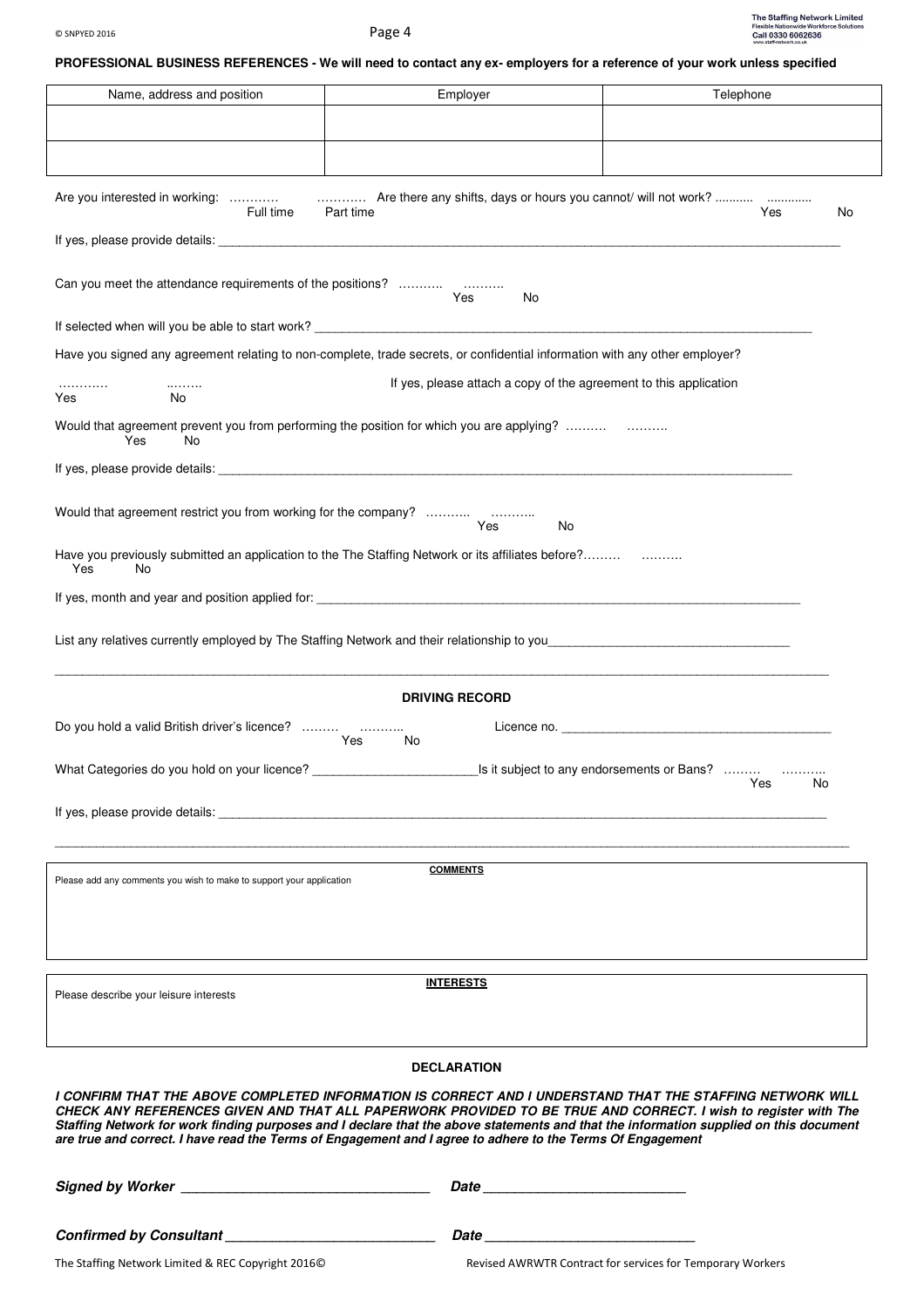**1. DEFINITIONS AND INTERPRETATION** 

# **TERMS & CONDITIONS OF ENGAGEMENT**

| 1.1.<br>In these Terms the following definitions apply:                                                     |                                                                                                                                                                                                                                                                                                                                                               |
|-------------------------------------------------------------------------------------------------------------|---------------------------------------------------------------------------------------------------------------------------------------------------------------------------------------------------------------------------------------------------------------------------------------------------------------------------------------------------------------|
| "Actual Rate of Pay                                                                                         | means, unless and until the Agency Worker has completed the Qualifying Period, the rate of pay which will be paid for each<br>hour worked during an Assignment (to the nearest quarter hour) weekly in arrears, subject to Deductions and any Agreed<br>Deductions, as set out in the relevant Assignment Details Form;                                       |
| "Actual QP Rate of Pay"                                                                                     | means the rate of pay which will be paid to the Agency Worker if and when s/he completes the Qualifying Period. Such rate will<br>be paid for each hour worked during an Assignment (to the nearest quarter hour) weekly in arrears, subject to Deductions and<br>any Agreed Deductions, as set out in any variation to the relevant Assignment Details Form; |
| "Agency Worker"                                                                                             | means the person named on this document and supplied by the Employment Business to provide services to the Hirer;                                                                                                                                                                                                                                             |
| "Agency Workers Regulations"<br>"Agreed Deductions"                                                         | means the Agency Workers Regulations 2010;<br>means any deductions the Agency Worker has agreed can be made from their pay;                                                                                                                                                                                                                                   |
| "Assignment"                                                                                                | means assignment services to be performed by the Agency Worker for the Hirer for a period of time during which the Agency                                                                                                                                                                                                                                     |
|                                                                                                             | Worker is supplied by the Employment Business to work temporarily for and under the supervision and direction of the Hirer;                                                                                                                                                                                                                                   |
| "Assignment Details Form"<br>"Calendar Week"                                                                | means written confirmation of the assignment details to be given to the Agency Worker upon acceptance of the Assignment;<br>means any period of 7 days starting with the same day as the first day of the First Assignment;                                                                                                                                   |
| "Conduct Regulations"                                                                                       | means the Conduct of Employment Agencies and Employment Businesses Regulations 2003;                                                                                                                                                                                                                                                                          |
| "Confidential Information"                                                                                  | means any and all confidential commercial, financial, marketing, technical or other information or data of whatever nature                                                                                                                                                                                                                                    |
|                                                                                                             | relating to the Hirer or Employment Business or their business or affairs (including but not limited to these Terms, data, records,<br>reports, agreements, software, programs, specifications, know-how, trade secrets and other information concerning the                                                                                                  |
|                                                                                                             | Assignment) in any form or medium whether disclosed or granted access to whether in writing, orally or by any other means,                                                                                                                                                                                                                                    |
|                                                                                                             | provided to the Agency Worker or any third party in relation to the Assignment by the Hirer or the Employment Business or by a                                                                                                                                                                                                                                |
|                                                                                                             | third party on behalf of the Hirer whether before or after the date of these Terms together with any reproductions of such<br>information in any form or medium or any part(s) of such information;                                                                                                                                                           |
| "Control'                                                                                                   | means (a) the legal or beneficial ownership, directly or indirectly, of more than 50% of the issued share capital or similar right of                                                                                                                                                                                                                         |
|                                                                                                             | ownership; or (b) the power to direct or cause the direction of the affairs and/or general management of the company,                                                                                                                                                                                                                                         |
|                                                                                                             | partnership, statutory body or other entity in question, whether through the ownership of voting capital, by contract or otherwise,<br>and "Controls" and "Controlled" shall be construed accordingly;                                                                                                                                                        |
| "Data Protection Laws"                                                                                      | means the Data Protection Act 1998, any applicable statutory or regulatory provisions and all European Directives and                                                                                                                                                                                                                                         |
|                                                                                                             | regulations in force from time to time relating to the protection and transfer of personal data;                                                                                                                                                                                                                                                              |
| "Deductions"                                                                                                | means any deductions which the Employment Business may be required by law to make and in particular in respect of PAYE<br>pursuant to Sections 44-47 of the Income Tax (Earnings and Pensions) Act 2003 and Class 1 National Insurance Contributions;                                                                                                         |
| "Emoluments"                                                                                                | means any pay in addition to the Actual QP Rate of Pay;                                                                                                                                                                                                                                                                                                       |
| "Employment Business"                                                                                       | means The Staffing Network Limited of Point South, Park Plaza, Hayes Way, Cannock, WS12 2DB or any associated                                                                                                                                                                                                                                                 |
| "Engagement"                                                                                                | group or partner companies;<br>means the engagement, employment or use of the Agency Worker by the Hirer or any third party to whom the Agency Worker                                                                                                                                                                                                         |
|                                                                                                             | has been introduced by the Hirer, on a permanent or temporary basis, whether under a contract of service or for services,                                                                                                                                                                                                                                     |
|                                                                                                             | and/or through a company of which the Agency Worker is an officer, employee or other representative, an agency, license,                                                                                                                                                                                                                                      |
|                                                                                                             | franchise or partnership arrangement, or any other engagement; and "Engage", "Engages" and "Engaged" shall be construed<br>accordingly;                                                                                                                                                                                                                       |
| "First Assignment"                                                                                          | means:                                                                                                                                                                                                                                                                                                                                                        |
|                                                                                                             | (a) the relevant Assignment; or<br>if, prior to the relevant Assignment:<br>(b)                                                                                                                                                                                                                                                                               |
|                                                                                                             | the Agency Worker has worked in any assignment in the same role with the relevant Hirer as the role in which the                                                                                                                                                                                                                                              |
|                                                                                                             | Agency Worker works in the relevant Assignment; and                                                                                                                                                                                                                                                                                                           |
|                                                                                                             | the relevant Qualifying Period commenced in any such assignment,<br>ii.<br>that assignment (an assignment being (for the purpose of this defined term) a period of time during which the Agency                                                                                                                                                               |
|                                                                                                             | Worker is supplied by one or more Temporary Work Agencies to the relevant Hirer to work temporarily for and under                                                                                                                                                                                                                                             |
|                                                                                                             | the supervision and direction of the relevant Hirer);                                                                                                                                                                                                                                                                                                         |
| "Hirer"                                                                                                     | means the person, firm or corporate body together with any subsidiary or associated person, firm or corporate body (as the case<br>may be) to whom the Agency Worker is supplied or introduced;                                                                                                                                                               |
| "Hirer's Group"                                                                                             | means (a) any individual, company, partnership, statutory body or other entity which from time to time Controls the Hirer,                                                                                                                                                                                                                                    |
|                                                                                                             | including (but not limited to) as a holding company as defined in section 1159 of the Companies Act 2006; and (b) any company,                                                                                                                                                                                                                                |
|                                                                                                             | partnership, statutory body or other entity which from time to time is Controlled by or is under common Control with the Hirer,<br>including (but not limited to) as a subsidiary or holding company as defined in section 1159 of the Companies Act 2006;                                                                                                    |
| "Hourly Rate"                                                                                               | means the hourly rate being the minimum rate of pay (subject to Deductions) that the Employment Business reasonably expects                                                                                                                                                                                                                                   |
| "Leave Year"                                                                                                | to achieve, for all hours worked by the Agency Worker;<br>means the period during which the Agency Worker accrues and may take statutory leave commencing and runs until the                                                                                                                                                                                  |
|                                                                                                             | anniversary of that date;                                                                                                                                                                                                                                                                                                                                     |
| "Period of Extended Hire"                                                                                   | means any additional period that the Hirer wishes the Agency Worker to be supplied for beyond the duration of the original                                                                                                                                                                                                                                    |
| "Qualifying Period"                                                                                         | Assignment or series of assignments as an alternative to paying a Transfer Fee:<br>means 12 continuous Calendar Weeks during the whole or part of which the Agency Worker is supplied by one or more                                                                                                                                                          |
|                                                                                                             | Temporary Work Agencies to the relevant Hirer to work temporarily for and under the supervision and direction of the relevant                                                                                                                                                                                                                                 |
|                                                                                                             | Hirer in the same role, and as further defined in the Schedule to these Terms;                                                                                                                                                                                                                                                                                |
| "Relevant Period"                                                                                           | means (a) the period of 8 weeks commencing on the day after the last day on which the Agency Worker worked for the Hirer<br>having been supplied by the Employment Business; or (b) the period of 14 weeks commencing on the first day on which the                                                                                                           |
|                                                                                                             | Agency Worker worked for the Hirer having been supplied by Employment Business or 14 weeks from the first day of the most                                                                                                                                                                                                                                     |
|                                                                                                             | recent Assignment where there has been a break of more than 6 weeks (42 days) since any previous assignment;                                                                                                                                                                                                                                                  |
| "Temporary Work Agency"<br>"Terms"                                                                          | means as defined in the Schedule to these Terms;<br>means these terms of engagement (including the attached schedule) together with any applicable Assignment Details Form;                                                                                                                                                                                   |
| "Transfer Fee"                                                                                              | means the fee payable by the Hirer to the Employment Business in accordance with clause 4.6, as permitted by Regulation 10                                                                                                                                                                                                                                    |
| of the Conduct Regulations;<br>"Type of Work"                                                               | means the type of work offered as per the assignment form and                                                                                                                                                                                                                                                                                                 |
| "Working Time Regulations"                                                                                  | means the Working Time Regulations 1998.                                                                                                                                                                                                                                                                                                                      |
|                                                                                                             |                                                                                                                                                                                                                                                                                                                                                               |
|                                                                                                             | 1.2. Unless the context otherwise requires, references to the singular include the plural and references to the masculine include the feminine and vice versa.                                                                                                                                                                                                |
| 1.3. The headings contained in these Terms are for convenience only and do not affect their interpretation. |                                                                                                                                                                                                                                                                                                                                                               |
|                                                                                                             |                                                                                                                                                                                                                                                                                                                                                               |

2. Any reference, express or implied, to an enactment includes a reference to that enactment as from time to time amended, modified, extended, re-enacted, replaced or applied<br>by or under any other enactment (whether before time.

**3. THE CONTRACT** 

3.1. These Terms constitute the entire agreement between the Employment Business and the Agency Worker for the supply of services to the Hirer and they shall govern all Assignments undertaken by the Agency Worker between A

3.2. During an Assignment the Agency Worker will be engaged on a contract for services by the Employment Business on these Terms. For the avoidance of doubt, the Agency Worker is not an<br>employment Business atthough the Emp

3.3. No variation or alteration to these Terms shall be valid unless the details of such variation are agreed between the Employment Business and the Agency<br>Vorker and set out in writing and a copy of the varied terms is g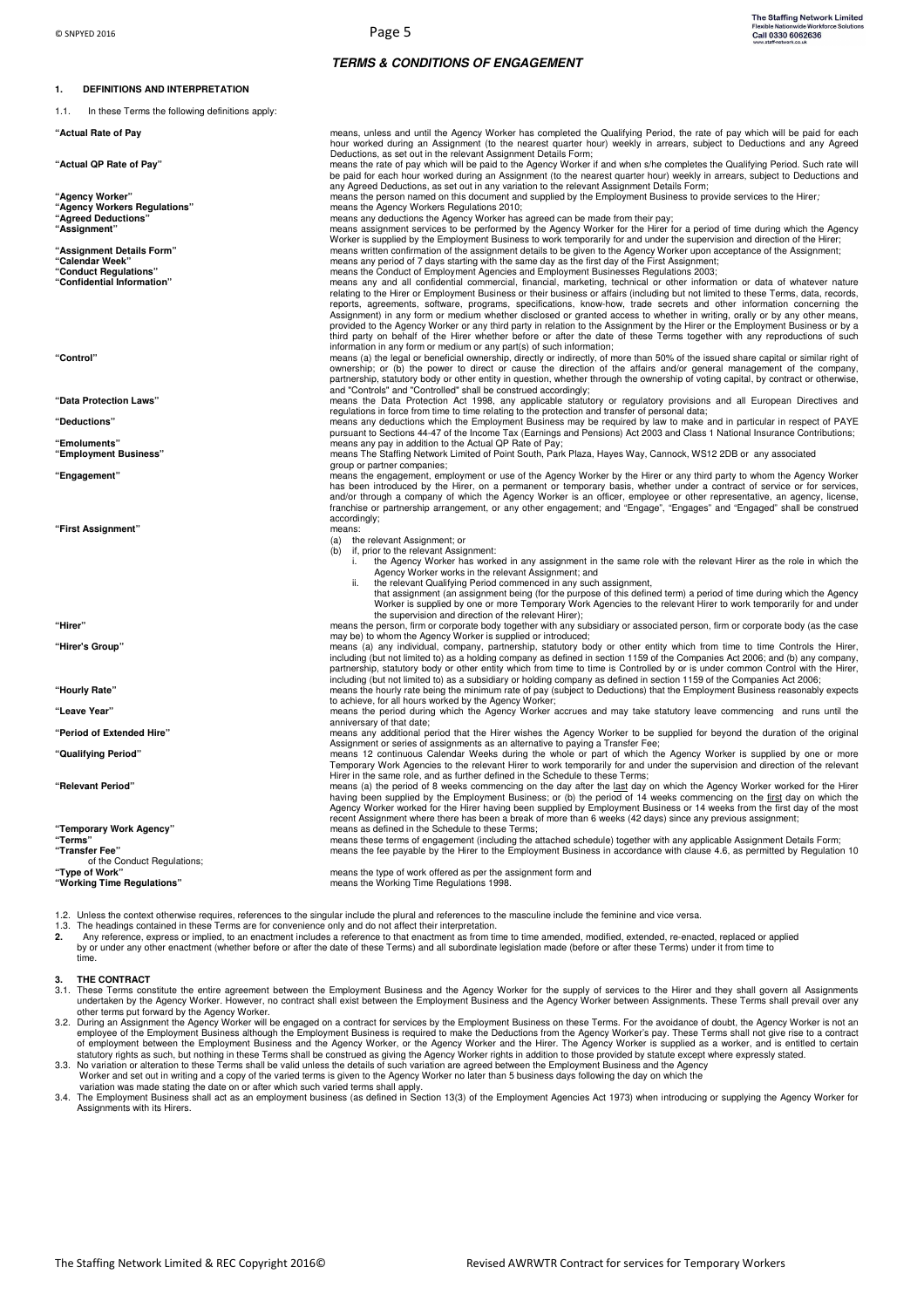# © SNPYED 2016 Page 6

**4. ASSIGNMENTS AND INFORMATION TO BE PROVIDED**<br>4.1 The Employment Business will endeavour to obtain suitable The Employment Business will endeavour to obtain suitable Assignments for the Agency Worker to perform the agreed Type of Work. The Agency Worker shall not be obliged to accept any

- Assignment offered by the Employment Business. 4.2. The Agency Worker acknowledges that the nature of temporary work means that there may be periods when no suitable work is available and agrees that:
	-
	- 4.2.1. the suitability of the work to be offered shall be determined solely by the Employment Business; and<br>4.2.2. the Employment Business shall incur no liability to the Agency Worker should it fail to offer Assignments
	- 4.2.3. At the same time as an Assignment is offered to the Agency Worker the Employment Business shall provide the Agency Worker with an Assignment Details Form setting out the following:<br> $423111$ 
		- 4.2.3.1.1.1. the identity of the Hirer, and if applicable the nature of their business;<br>4.2.3.1.1.2. the date the Assignment is to commence and the duration or likely du
		- 4.2.3.1.1.2. the date the Assignment is to commence and the duration or likely duration of Assignment;<br>4.2.3.1.1.2. the date the Assignment is to commence and the duration or likely duration of Assignment;<br>4.2.3.1.1.3. the
		- 4.2.3.1.1.3. the Type of Work, location and hours during which the Agency Worker would be required to work;<br>4.2.3.1.1.4. the Hourly Rate that will be paid and any expenses payable by or to the Agency Worker;
		- 4.2.3.1.1.4. the Hourly Rate that will be paid and any expenses payable by or to the Agency Worker;<br>4.2.3.1.1.5. any risks to health and safety known to the Hirer in relation to the Assignment and the st
		- any risks to health and safety known to the Hirer in relation to the Assignment and the steps the Hirer has taken to prevent or control such risks; and<br>4.2.3.1.1.6. what experience, training.
			- 4.2.3.1.1.6. what experience, training, qualifications and any authorisation required by law or a professional body the Hirer considers
- necessary or which are required by law to work in the Assignment. 4.3. Where such information is not given in paper form or by electronic means it shall be confirmed by such means by the end of the third business day (excluding Saturday, Sunday and any Public or Bank Holiday) following save where<br>4.3.1. the Agency Worker
	- 4.3.1. the Agency Worker is being offered an Assignment in the same position as one in which the Agency Worker has previously been supplied within
- the previous 5 business days and such information has already been given to the Agency Worker and remains unchanged; or<br>4.3.2 subject to clause 3.5, the Assignment is intended to last for 5 consecutive business days or les
	- the Agency Worker before and remains unchanged, the Employment Business needs only to provide written confirmation of the identity of the Hirer and the likely duration of the Assignment.
- 4.4. Where the provisions of clause 3.4.2 are met but the Assignment extends beyond the intended 5 consecutive business day period, the Employment Business shall provide such information
- 
- set out in clause 3.3 to the Agency Worker in paper or electronic form within 8 days of the start of the Assignment.<br>4.5. For the purposes of the Working Time Regulations, the start date for the relations, the start date f Transfer Fee to the Hirer if the Hirer introduces the Agency Worker to a third party (other than another employment business) who subsequently Engages the Agency Worker, directly or<br>indirectly, before or during an Assignme
- 4.7. If the Agency Worker has completed the Qualifying Period on the start date of the relevant Assignment or following completion of the Qualifying Period during the relevant Assignment, and if<br>the Agency Worker is entitl
- 4.8. If the Agency Worker considers that s/he has not or may not have received equal treatment under the Agency Workers Regulations, the Agency Worker may raise this in writing with the<br>Employment Business setting out as f

#### **5. TEMPORARY WORKER'S OBLIGATIONS**

- 5.1. The Agency Worker is not obliged to accept any Assignment offered by the Employment Business but if the Agency Worker does accept an Assignment, during every Assignment and afterwards where appropriate, s/he will:
	- 5.1.1.1. co-operate with the Hirer's reasonable instructions and accept the direction, supervision and control of any responsible person in the Hirer's organisation;<br>5.1.1.2 observe any relevant rules and regulations of th 5.1.1.2. observe any relevant rules and regulations of the Hirer's establishment (including normal hours of work) to which attention has been drawn or which the Agency Worker might reasonably be expected to ascertain;
	- 5.1.1.3. take all reasonable steps to safeguard his or her own health and safety and that of any other person who may be present or be affected by his or her actions on the Assignment and comply with the Health and Safety policies and procedures of the Hirer;
	- 5.1.1.4. not engage in any conduct detrimental to the interests of the Employment Business and/ or Hirer which includes any conduct which could bring the Employment<br>Business and/or the Hirer into disrepute and/or which res
	- 5.1.1.6. not at any time divulge to any person, nor use for his or her own or any other person's benefit, any Confidential Information relating to the Hirer's or the Employment Business' employees, business affairs, transactions or finances
- 5.1.2. on completion of the Assignment or at any time when requested by the Hirer or the Employment Business, return to the Hirer or where appropriate, to the Employment<br>Business, any Hirer property or items provided to th
- - (as appropriate) and at any time at the Employment Business' request, the Agency Worker undertakes to:<br>5.2.1. inform the Employment Business of any Calendar Weeks between 1 October 2011 and prior to the date of commencemen
- the relevant Assignment in which the Agency Worker has worked in the same or a similar role with the<br>relevant Hirer via any third party and which the Agency Worker believes count or may count toward the Qualifying Period;<br>
	- was undertaken and any other details requested by the Employment Business; and<br>5.2.3. inform the Employment Business if, since 1 October 2011, s/he has prior to the date of commencement of the relevant Assignment and/or du
	- Assignment:<br>5.2.3.1 co
		- 5.2.3.1 completed two or more assignments with the Hirer;<br>5.2.3.1 completed at least one assignment with the Hirer and
		- 5.2.3.1. completed at least one assignment with the Hirer and one or more earlier assignments with any member of the Hirer's Group; and/or
		- 5.2.3.2. worked in more than two roles during an assignment with the Hirer and on at least two occasions worked in a role that was not the same role as the
	- previous role.<br>5.2.3.3. Provide any hours worked by any Hirer for the purpose of Agency Worker Regulations and if applicable Working Time Regulations for mobile workers
- 5.3. If the Agency Worker is unable for any reason to attend work during the course of an Assignment s/he should inform the Employment Business within 1 hour of the commencement of the<br>Assignment or shift. In the event tha Employment Business as soon as possible.<br>If, either before or during the course of an
- 5.4. If, either before or during the course of an Assignment, the Agency Worker becomes aware of any reason why s/he may not be suitable for an Assignment, s/he shall notify the Employment Business without delay.
- 5.5. The Agency Worker acknowledges that any breach of his/her obligations set out in this clause may cause the Employment Business to suffer loss and that the Employment Business<br>reserves the right to recover such losses

#### **6. TIMESHEETS**

- 6.1. At the end of each week of an Assignment (or at the end of the Assignment where it is for a period of 1 week or less or is completed before the end of a week) the Agency Worker shall<br>deliver to the Employment Business representative of the Hirer.
- 6.2. Subject to clause 5.3 the Employment Business shall pay the Agency Worker for all hours worked regardless of whether the Employment Business has received payment from the Hirer for those hours.
- 6.3. Where the Agency Worker fails to submit a properly authenticated timesheet the Employment Business shall, in a timely fashion, conduct further investigations into the hours claimed by the<br>Agency Worker and the reasons shall make no payment to the Agency Worker for hours not worked.
- 6.4. For the avoidance of doubt and for the purposes of the Working Time Regulations, the Agency Worker's working time shall only consist of those periods during which s/he is carrying out activities or duties for the Ass Details Form or any variation to the relevant Assignment Details Form which the Employment Business may make for the purpose of compliance with the Agency Workers Regulations.

#### **7. REMUNERATION**

- 7.1. The Employment Business shall pay to the Agency Worker the Actual Rate of Pay unless and until the Agency Worker completes the Qualifying Period. The Actual Rate of Pay will be<br>notified on a per Assignment basis and a
- 7.2. If the Agency Worker has completed the Qualifying Period on the start date of the relevant Assignment or following completion of the Qualifying Period during the relevant Assignment, the Employment Business shall pay to the Agency Worker: 7.2.1.1. the Actual QP Rate of Pay; and 7.2.1.2. the Emoluments (if any),
	- -
- 
- 
- which will be notified on a per Assignment basis and as set out in the relevant Assignment Details Form or any variation to the relevant Assignment Details Form<br>T.3. Subject to any statutory entitlement under the relevant
- 7.5. Where the Agency Worker holds a valid A1, E101 or E102 Certificate confirming coverage by a social security scheme in a Member State other than the UK, the Agency Worker must declare this to the Employment Business an owed to the Agency Worker.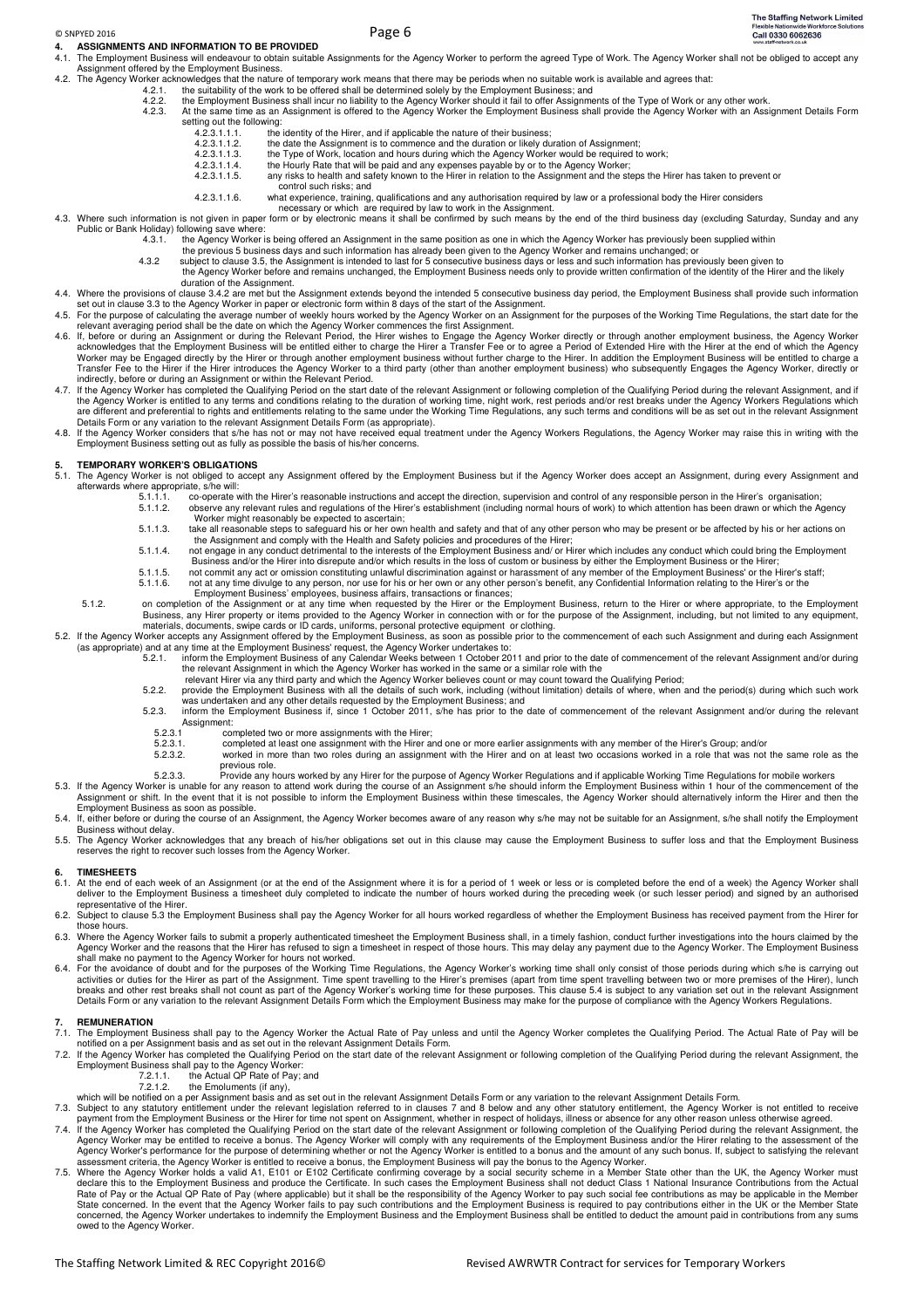# **8. ANNUAL LEAVE**

- 8.1. The Agency Worker is entitled to paid annual leave according to the statutory minimum as provided by the Working Time Regulations from time to time. The current statutory entitlement to<br>paid annual leave under the Wor
- 
- 8.2. Entitlement to payment for leave under clause 8.1 accrues in proportion to the amount of time worked by the Agency Worker on Assignment during the Leave Year.<br>8.3. Under the Agency Workers Regulations, on completion o entitlement to paid annual leave under the Working Time Regulations and in accordance with clauses 8.1 and 8.2. If this is the case, any such entitlement(s), the date from which any such<br>entitlement(s) will commence and ho Form.
- 8.4. All entitlement to leave must be taken during the course of the Leave Year in which it accrues and, save as may be set out in the relevant Assignment Details Form or any variation to the neore of the Leave Year in whi
- Leave Year.<br>8.5. If the Agency Worker wishes to take paid leave during the course of an Assignment s/he should notify the Employment Business of the dates of his/her intended absence giving notice of at least wice of an un
- this clause, the Employment Business may give counter-notice to the Agency Worker to postpone or reduce the amount of leave that the Agency Worker wishes to take. In such cricumstances the Employment Business will inform t
- 
- 8.8. Save where this clause is amended by the Assignment Details Form, where a bank holiday or other public holiday falls during an Assignment and the Agency Worker does not work on that<br>day, then subject to the Agency Wor
- notice in clause 8.5, take a bank holiday or other public holiday as part of his/her paid annual leave entitlement.<br>8.9. Where this contract is terminated by either party, the Agency Worker shall be entitled to a payment i

### **9. SICKNESS ABSENCE**

- 
- 9.1. The Agency Worker may be eligible for Statutory Sick Pay provided that s/he meets the relevant statutory criteria.<br>9.2. The Agency Worker is required to provide the Employment Business with evidence of incapacity to w doctor's certificate thereafter.
- 9.3. For the purposes of the Statutory Sick Pay scheme there is one qualifying day per week during the course of an Assignment and that qualifying day shall be the Wednesday in every week.<br>9.4. In the event that the Agency to continue in an ongoing Assignment. In making such determination the Employment Business may consult with the Hirer and the Agency Worker as appropriate to assess whether the<br>conditions identified in the Statement or sim
- 9.5. Where clause 8.4 applies, the Agency Worker's placement in a new Assignment or continuation in an ongoing Assignment may be subject to the Agency Worker agreeing to a variation of<br>the Terms or the assignment details s

### **10. TERMINATION**

- 10.1. Any of the Employment Business, the Agency Worker or the Hirer may terminate the Agency Worker's Assignment at any time without prior notice or liability.
- 10.2. The Agency Worker acknowledges that the continuation of an Assignment is subject to and conditioned by the continuation of the contract entered into between the Employment Business (10.2. The Agency Worker acknowledg
- the Agency Worker (save for payment for hours worked by the Agency Worker up to the date of termination of the Assignment).<br>10.3. If the Agency Worker does not inform the Hirer or the Employment Business that they are unab treated as termination of the Assignment by the Agency Worker in accordance with clause 9.1, unless the Agency Worker can show that exceptional circumstances prevented him or her from complying with clause 4.3.
- 10.4. If the Agency Worker is absent during the course of an Assignment and the Assignment has not been otherwise terminated under clauses 9.1 or 9.3 above the Employment Business will be<br>entitled to terminate the Assignme
- last known address.

### **11. INTELLECTUAL PROPERTY RIGHTS**

The Agency Worker acknowledges that all copyright, trademarks, patents and other intellectual property rights deriving from services carried out by him/her for the Hirer during the Assignment shall belong to the Hirer. Accordingly the Agency Worker shall execute all such documents and do all such acts as the Employment Business shall from time to time require in order to give effect to its rights pursuant to this clause.

#### **12. CONFIDENTIALITY**

- 12.1. In order to protect the confidentiality and trade secrets of any Hirer and the Employment Business and without prejudice to every other duty to keep secret all information given to it or gained in confidence the Agency Worker agrees as follows:<br>in confidence the Agency Worker agrees as follows:
	- 12.1.1.1. not at any time, whether during or after an Assignment (unless expressly so authorised by the Hirer or the Employment Business as a necessary part of the performance of its duties) to disclose to any person or to make use of any of the trade secrets or the Confidential Information of the Hirer or the Employment<br>Business with the exception of information already in the publi
	- to deliver up to the Hirer or the Employment Business (as directed) at the end of each Assignment all documents and other materials belonging to the Hirer (and<br>all copies) which are in its possession including documents an
	- 12.1.1.3. not at any time to make any copy, abstract, summary or précis of the whole or any part of any document or other material belonging to the Hirer except when<br>required to do so in the course of its duties under an A appropriate.

### **13. DATA PROTECTION**

- 13.1. The Agency Worker warrants that in relation to these Terms, s/he shall comply strictly with all provisions applicable to him/her under the Data Protection Laws and shall not do or permit to be
- done anything which might cause the Employment Business or the Hirer to breach any Data Protection Laws.<br>13.2. The Agency Worker consents to the Employment Business, any other intermediary involved in supplying the s<br>13.2.
	- 13.2.1.2. exporting and/or processing his/her personal data in jurisdictions outside the European Economic Area for purposes connected with the performance of these<br>Terms.

## **14. SEVERABILITY**

If any of the provisions of these Terms shall be determined by any competent authority to be unenforceable to any extent, such provision shall, to that extent, be severed from the remaining<br>Terms, which shall continue to b

#### **15. NOTICES**

All notices which are required to be given in accordance with these Terms shall be in writing and may be delivered personally or by first class prepaid post to the registered office of the party upon<br>whom the ontice is to

#### **16. GOVERNING LAW AND JURISDICTION**

These Terms are governed by the law of England & Wales and are subject to the exclusive jurisdiction of the Courts of England & Wales

Signed by the Temporary Worker **Noting the Security of the Security Contract Contract Contract Contract Contract Contract Contract Contract Contract Contract Contract Contract Contract Contract Contract Contract Contract C** 

**Signed by Consultant Date 2001**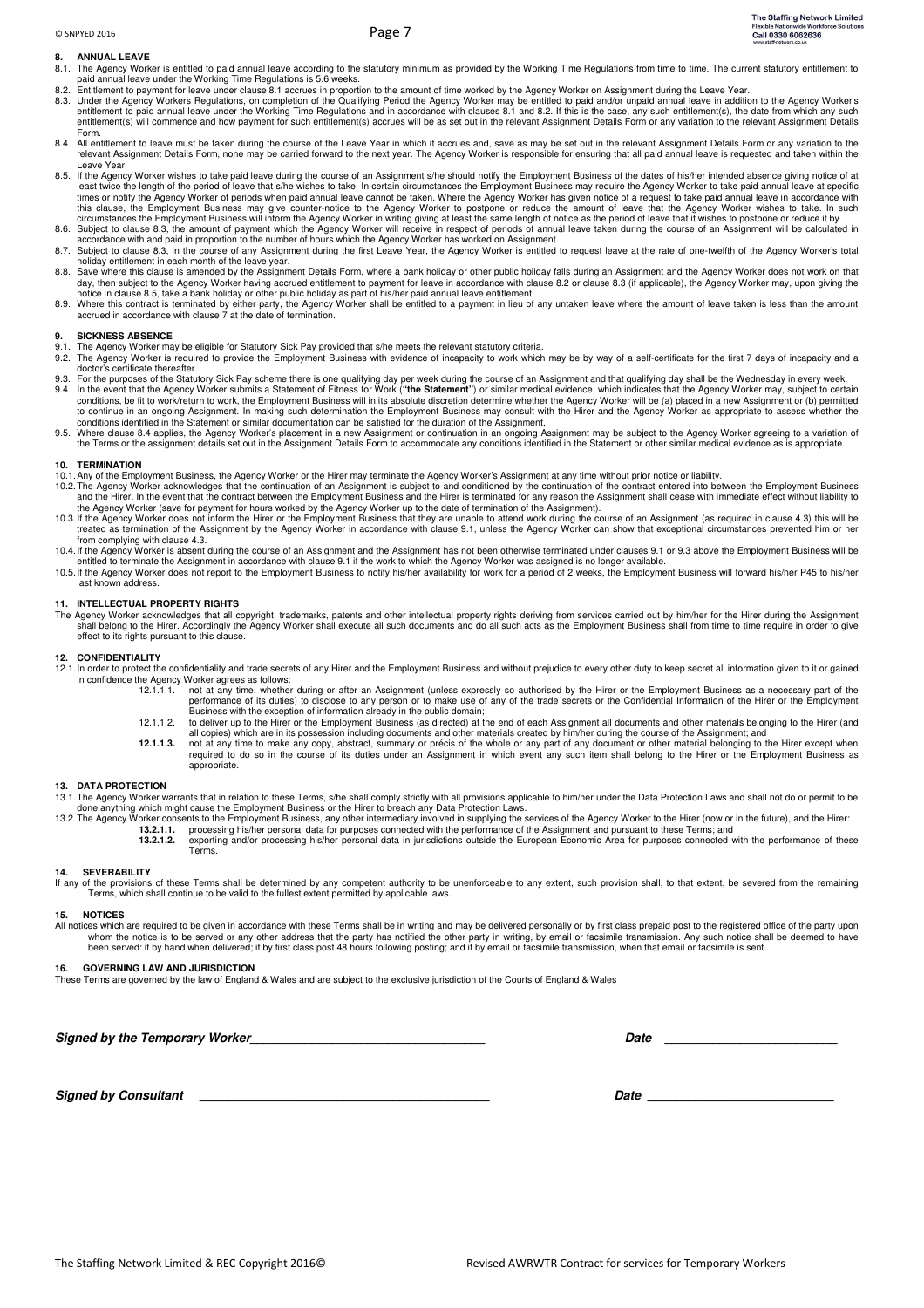# **48 HOUR OPT OUT AGREEMENT**

# **1. DEFINITIONS**

1.1. In this Agreement the following definitions apply:-

| .                                                    | - In this Agreement the following definitions apply                                                                                                                    |                                                                                                                                                                                                                                                                                                                                             |  |  |
|------------------------------------------------------|------------------------------------------------------------------------------------------------------------------------------------------------------------------------|---------------------------------------------------------------------------------------------------------------------------------------------------------------------------------------------------------------------------------------------------------------------------------------------------------------------------------------------|--|--|
| "Client"                                             | "Assignment<br>"Employment Business"                                                                                                                                   | means the period during which the Worker is engaged to render services to the Client;<br>means the person, firm or corporate body engaging the services of the Worker;<br>mean The Staffing Network Limited, of Point South, Park Plaza, Hayes Way, Cannock, WS12 2DB or any subsidiary, branch, associated, group or<br>partner companies; |  |  |
| "Temporary Worker"                                   |                                                                                                                                                                        | means Worker as defined on page one of this document                                                                                                                                                                                                                                                                                        |  |  |
| "Working Week"                                       |                                                                                                                                                                        | means an average of 48 hours each week calculated over a 17-week reference period.                                                                                                                                                                                                                                                          |  |  |
| 1.2.                                                 |                                                                                                                                                                        | References to the singular include the plural and references to the masculine include the feminine and vice versa.                                                                                                                                                                                                                          |  |  |
| 1.3.                                                 |                                                                                                                                                                        | The headings contained in this Agreement are for convenience only and do not affect their interpretation.                                                                                                                                                                                                                                   |  |  |
| 2.<br>2.1.                                           | <b>RESTRICTION</b><br>writing that this limit should not apply.                                                                                                        | The Working Time Regulations 1998 provide that the Temporary Worker shall not work on an Assignment with the Client in excess of the Working Week unless they agree in                                                                                                                                                                      |  |  |
| З.                                                   | <b>CONSENT</b>                                                                                                                                                         |                                                                                                                                                                                                                                                                                                                                             |  |  |
| 3.1.                                                 | The Temporary Worker hereby agrees that the Working Week limit shall not apply to the Assignment.                                                                      |                                                                                                                                                                                                                                                                                                                                             |  |  |
| 4.                                                   | <b>WITHDRAWAL OF CONSENT</b>                                                                                                                                           |                                                                                                                                                                                                                                                                                                                                             |  |  |
| 4.1.                                                 | The Temporary Worker may end this Agreement by giving the Employment Business one week's notice in writing.                                                            |                                                                                                                                                                                                                                                                                                                                             |  |  |
| 4.2.                                                 | For the avoidance of doubt, any notice bringing this Agreement to an end shall not be construed as termination by the Temporary Worker of an Assignment with a Client. |                                                                                                                                                                                                                                                                                                                                             |  |  |
| 4.3.                                                 | Upon the expiry of the notice period set out in clause 4.1 the Working Week limit shall apply with immediate effect.                                                   |                                                                                                                                                                                                                                                                                                                                             |  |  |
| 5.                                                   | <b>THE LAW</b>                                                                                                                                                         |                                                                                                                                                                                                                                                                                                                                             |  |  |
| 5.1.                                                 | These Terms are governed by the law of England & Wales and are subject to the exclusive jurisdiction of the Court of England & Wales.                                  |                                                                                                                                                                                                                                                                                                                                             |  |  |
| Date<br>the control of the control of the control of |                                                                                                                                                                        |                                                                                                                                                                                                                                                                                                                                             |  |  |

# **Mobile Worker's Working Time Declaration**

### **Road Transport (Working Time) Regulations**

The Road Transport (Working Time) Regulations (RTWT) requires employment businesses to maintain records of the Working Time of mobile workers who are involved in operations subject to Community Regulation 561/2006. An employment business is obliged to ensure that the Working Time limits specified below are complied with for temporary workers they engage:

## **Summary of the RTWT Regulations:**

In summary the RTWT regulations provide for the following:

- Mobile drivers (such as LGV drivers and crew) are subject to a maximum average Working Time of 48-hours per week over a rolling reference period of 26 weeks.
- 
- There is a maximum weekly limit of 60 hours Working Time.<br>- A maximum limit of 10 hours duty time in any 24 hour period for night workers-A night worker is someone who works for any time between 00:00 hours and 04:00 hours
- Hours breaks and rest periods still apply.

How we calculate your average Working Time<br>We will calculate your average Working Time over a 26-week calendar reference period. The reference period we will use begins on midnight on the nearest Monday morning on or after and 1 December each year and ending at midnight at the beginning of the nearest Monday falling on or after 26 weeks of these dates.<br>If we decide to operate a 17-week rolling reference period we will confirm this in writing

### **Your responsibilities**

## **It is your responsibility to inform us of all your Working Time during the reference periods we use and to keep us updated as to any additional Working Time you undertake for other employers or employment businesses for these purposes during an assignment**.

### It is also your responsibility to accurately record your Working Time during an assignment.

RTWT Regulations have been introduced to protect and safeguard the health and safety of mobile workers, other road users and the public. A mobile worker also has a responsibility for<br>complying with the regulations. If the The RTWT Regulations and EU Drivers Hours Rules require that all work undertaken for other employers must be taken into account when we calculate your Working Time during the relevant reference period. Both transport and non-transport work must be taken into account.

Accordingly, please provide details of Working Time undertaken for any other employers or employment businesses during the current 26-week reference period. Both transport and non-transport working time must be declared. If you are engaged in charitable or voluntary work, or work for the TA, fire service or police you must inform us and you should fill<br>out the chart below as i

## **Mobile worker declarations**

*Please complete one of the following two declarations:* 

Option 1 – Sole engagement declaration

|--|--|

I have accurately detailed all my Working Time during the current reference period in the above chart and that it is true and correct to the best of my knowledge; and **I AM NOT** currently engaged<br>in any work, other than fo *Limited* informed in writing as to the details of Working Time undertaken for other employers or employment businesses on a weekly basis; and I will inform *The Staffing Network Limited*<br>immediately if there are any chang

I also understand and agree to be included in the Workforce Collective agreement for Night Workers operated by The Staffing Network Limited from 1<sup>st</sup> August 2015 to 30<sup>th</sup> August 2020

Option 1 – Multi engagement declaration

I (name) ........................................................…..declare that:

I have accurately detailed all my Working Time during the current reference period in the above chart and that it is true and correct to the best of my knowledge; and<br>**I AM** currently engaged in other work in addition to m will keep *The Staffing Network Limited* informed in writing as to the details of Working Time undertaken for other employers or employment businesses on a weekly basis; and I will inform *The*<br>*Staffing Network Limited* i

Signature ………………………………………………… Date…………………………………………..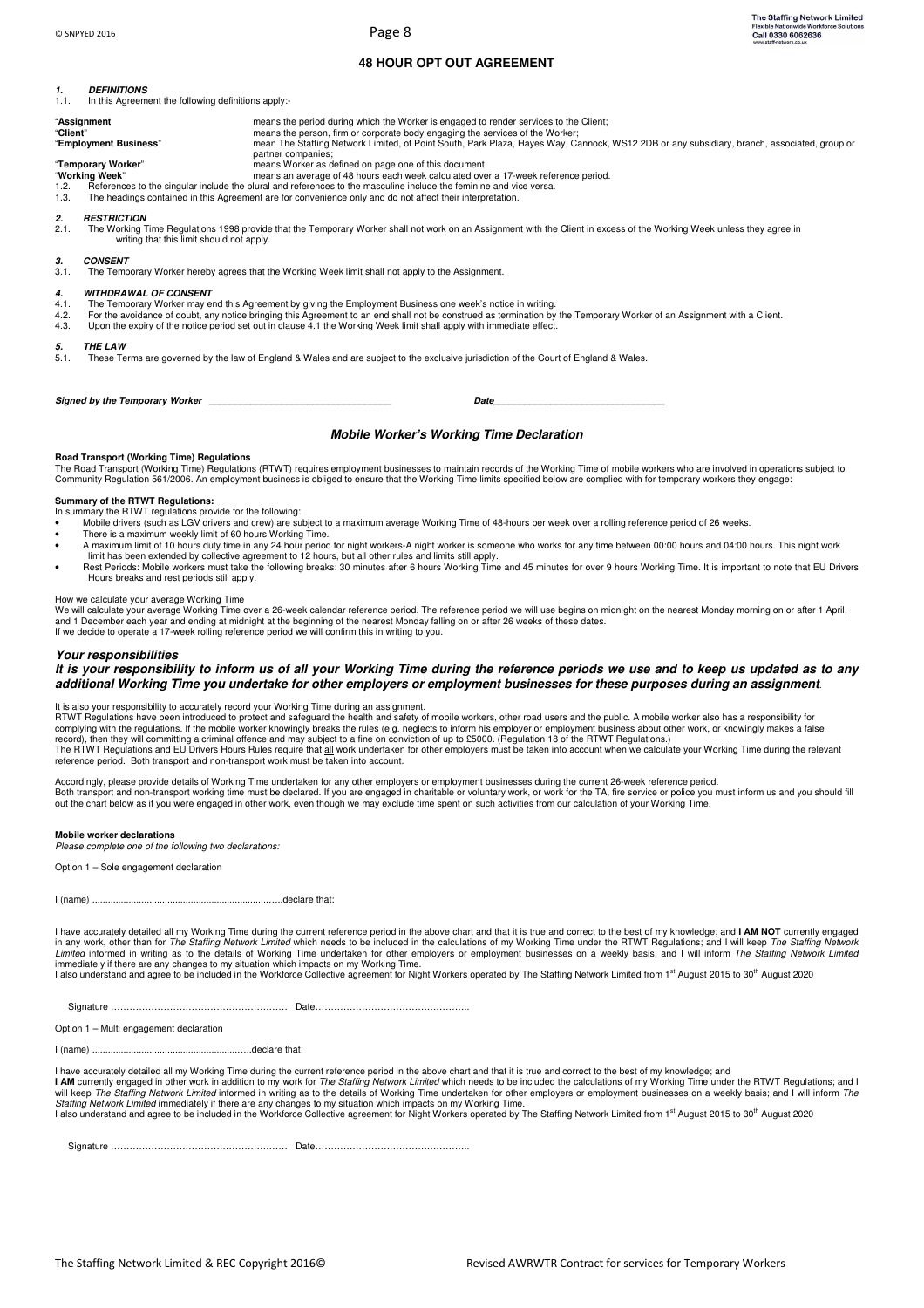|                                                                                                                                                                                   | Employer/s employment business names during the start of the current reference period to<br>date Please continue on separate sheet if necessary | The total weekly Working Time to be taken into account for each<br>employer /employment business. Please continue on separate sheet<br>if necessary |
|-----------------------------------------------------------------------------------------------------------------------------------------------------------------------------------|-------------------------------------------------------------------------------------------------------------------------------------------------|-----------------------------------------------------------------------------------------------------------------------------------------------------|
| $\overline{1}$ .                                                                                                                                                                  |                                                                                                                                                 |                                                                                                                                                     |
| 2.                                                                                                                                                                                |                                                                                                                                                 |                                                                                                                                                     |
| 3.                                                                                                                                                                                |                                                                                                                                                 |                                                                                                                                                     |
| 4.                                                                                                                                                                                |                                                                                                                                                 |                                                                                                                                                     |
| <b>HEALTH QUESTIONNAIRE</b>                                                                                                                                                       |                                                                                                                                                 |                                                                                                                                                     |
| ARE YOU FIT TO WORK NIGHTS?<br><b>YES</b><br><b>NO</b><br><b>YES</b><br><b>NO</b><br>ARE YOU OVER 18 YEARS OLD<br>If you answer NO to this question you cannot work nights by Law |                                                                                                                                                 |                                                                                                                                                     |
| The purpose of this questionnaire is to ensure that you are suited to working at night. All the information you provide will be kept confidential.                                |                                                                                                                                                 |                                                                                                                                                     |
| <b>Personal Protection Equipment</b>                                                                                                                                              |                                                                                                                                                 |                                                                                                                                                     |
|                                                                                                                                                                                   |                                                                                                                                                 |                                                                                                                                                     |
| Do you own safety boots                                                                                                                                                           |                                                                                                                                                 | <b>YES</b><br>NO                                                                                                                                    |
|                                                                                                                                                                                   | Do you own high visibility workwear                                                                                                             | <b>YES</b><br>NO                                                                                                                                    |
| Do you own other Personal Protection Equipment ? ( If Yes Please Specify below)                                                                                                   |                                                                                                                                                 | <b>YES</b><br><b>NO</b>                                                                                                                             |
| I, the undersigned, confirm that the above is correct to the best of my knowledge                                                                                                 |                                                                                                                                                 |                                                                                                                                                     |
|                                                                                                                                                                                   |                                                                                                                                                 |                                                                                                                                                     |
|                                                                                                                                                                                   |                                                                                                                                                 |                                                                                                                                                     |
| <b>ASSESSMENT</b>                                                                                                                                                                 |                                                                                                                                                 |                                                                                                                                                     |
| This gives an indication of whether the worker is fit to work nights or should see a doctor or nurse for a medical examination.                                                   |                                                                                                                                                 |                                                                                                                                                     |
| Fit To Work Nights?<br>NO - I recommend a medical examination<br><b>YES</b>                                                                                                       |                                                                                                                                                 |                                                                                                                                                     |
|                                                                                                                                                                                   |                                                                                                                                                 |                                                                                                                                                     |
| <b>POLICIES</b>                                                                                                                                                                   |                                                                                                                                                 |                                                                                                                                                     |

#### **Equal Opportunities**

The Staffing Network is committed to a policy of equal opportunities for all work seekers and shall adhere to such a policy at all times and will review on an on-going basis on all aspects of<br>recruitment to avoid unlawful origin, religion, political beliefs or membership or non-membership of a Trade Union and we place an obligation upon all staff to respect and act in accordance with the policy. The Staffing Network<br>shall not discriminate u workers. The Staffing Network will ensure that each candidate is assessed only in accordance with the candidate's merits, qualification and ability to perform the relevant duties required by the particular vacancy.

### **Drug and Alcohol Policy**

The Company recognises that alcohol and drug abuse problems can have a detrimental effect on work performance and behaviour.

The Company has a responsibility to its employees and customers to ensure that this risk is minimised. Accordingly, Company policy involves the following:-

Disciplinary rules, enforced through disciplinary procedures, where use of alcohol or drugs (other than on prescription) affects performance or behaviour at work, and where either (1) an alcohol or drug abuse problem does exist. Disciplinary Action 1. In line with the Company's disciplinary rules, the following will be regarded as serious misconduct:

- 
- a) Attending work and/or carrying our duties under the influence of alcohol or drugs. b) Consumption of alcohol or drugs whilst on duty (other than where prescribed or approval has been given).
- Breach of these rules will result in summary dismissal, and only in exceptional cases will either notice or the reduced disciplinary action of a final written

warning be applied.

Situations where use of the Disciplinary Procedure is Appropriate

Recognition of the existence of a possible alcohol or drug abuse problem.

1. Abuse of alcohol or drugs can affect performance and behaviour at work, i.e., either through serious misconduct at work, (where there is a direct and<br>demonstrable breach of the disciplinary rules regarding alcohol or dr

3. In such interviews the possible existence of an alcohol or drug abuse problem should be explored. The line manager is not required to diagnose the<br>existence of an alcohol or drug abuse problem, merely to assess whether

4. Any requirements of the Disciplinary Procedure regarding Trade Union representation will be observed.